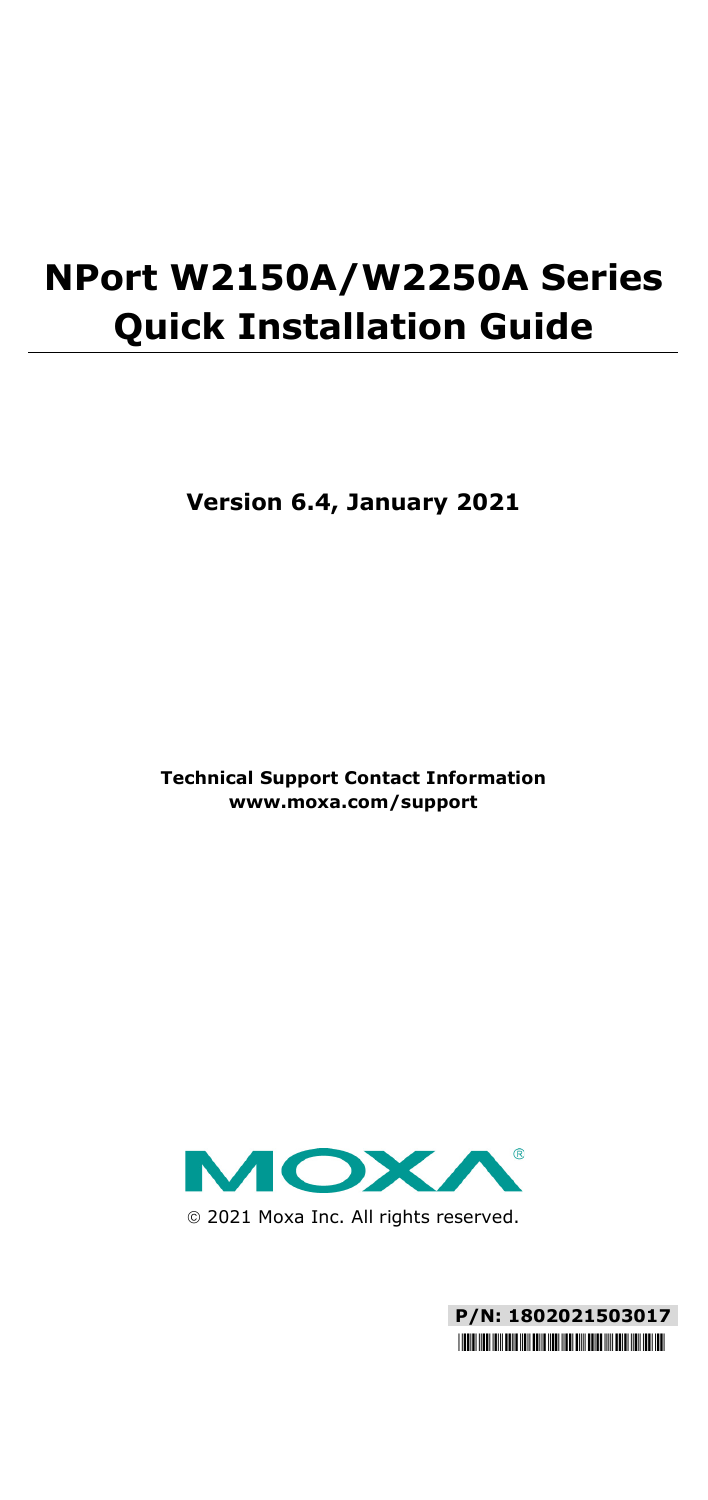## **Overview**

The NPort W2150A/W2250A wireless device servers are an ideal choice for connecting serial devices or Ethernet devices, including PLCs, meters, and sensors, to an IP-based wireless LAN or Ethernet LAN.

## **Features**

- Link any serial device to an IEEE 802.11a/b/g/n network
- 1 and 2-port RS-232/422/485 models, up to 921.6 kbps
- Web-based configuration over Ethernet or wireless LAN
- Enhanced security for remote configuration with HTTPS, SSH
- Secure data access with WEP, WPA, WPA2
- Fast roaming when signal strength is weak
- Wireless Client: data can be seamlessly transferred between serial line, LAN, and WLAN
- Per-port offline port buffering and serial data log
- Dual power inputs via a power jack and terminal block

## **Package Checklist**

Before installing the NPort W2150A/W2250A device server, verify that the package contains the following items:

- 1 NPort W2150A or NPort W2250A wireless device server
- 1 antenna 2.4/5GHz: ANT-WDB-ARM-02
- 100 to 240 VAC power adapter (excluding T models)\*
- 1 Ethernet cable: CBL-RJ458P-100
- Quick installation guide (printed)
- Warranty card

**NOTE** The power adapter is suitable for your region.

### *Optional Accessories*

- DK35A (35 mm DIN-rail mounting kit)
- CBL-PJ21NOPEN-BK-30: Locking barrel plug to bare-wires cable
- Mini DB9F-to-TB: DB9-female-to-terminal-block adapter for RS-422/485 applications

**NOTE** Notify your sales representative if any of the above items are missing or damaged.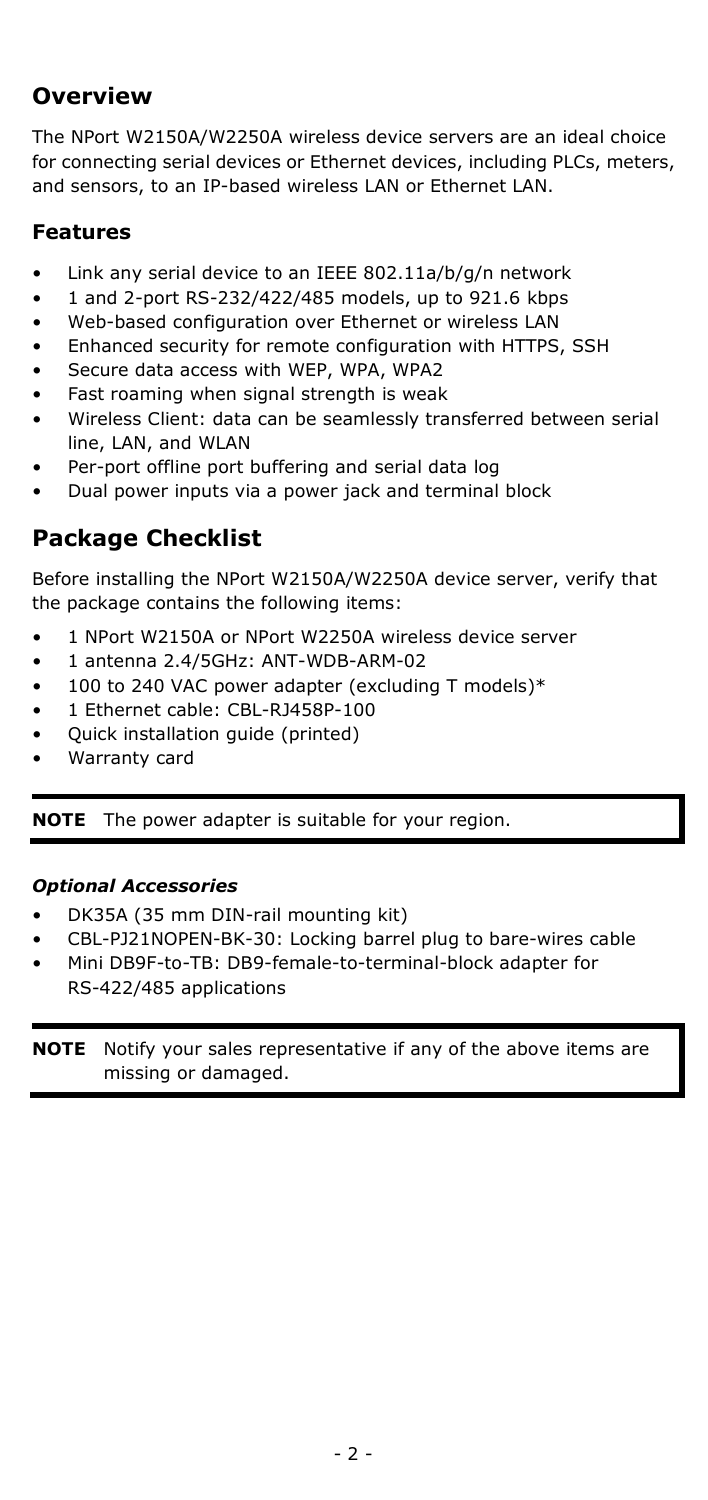## **Hardware Introduction**

The NPort W2150A models have one serial port; the NPort W2250A models have two serial ports. Both models support RS-232/422/485 operation with DB9 connectors and include one 10/100M Ethernet port.

#### **NPort W2150A/W2150A-T NPort W2250A/W2250A-T**



**Reset Button**: The reset button is used to load the factory default settings. Use a pointed object to hold the reset button down for five seconds to load the factory defaults.

| <b>Name</b>                     | Color  | <b>Function</b>                                                                                            |  |  |  |  |
|---------------------------------|--------|------------------------------------------------------------------------------------------------------------|--|--|--|--|
| <b>End Panel LED Indicators</b> |        |                                                                                                            |  |  |  |  |
| Ethernet                        | Orange | 10 Mbps Ethernet connection                                                                                |  |  |  |  |
|                                 | Green  | 100 Mbps Ethernet connection                                                                               |  |  |  |  |
|                                 | Off    | Ethernet cable is disconnected                                                                             |  |  |  |  |
| <b>Top Panel LED Indicators</b> |        |                                                                                                            |  |  |  |  |
| Ready                           | Red    | Steady on: Power is on and the NPort is booting up<br>An IP conflict exists or the DHCP/BOOTP<br>Blinking: |  |  |  |  |
|                                 |        | server did not respond properly                                                                            |  |  |  |  |
|                                 | Green  | Steady on: The NPort is functioning normally                                                               |  |  |  |  |
|                                 |        | Blinking:<br>The NPort is responding to Locate                                                             |  |  |  |  |
|                                 |        | function                                                                                                   |  |  |  |  |
|                                 | Off    | Power is off or a power error condition exists                                                             |  |  |  |  |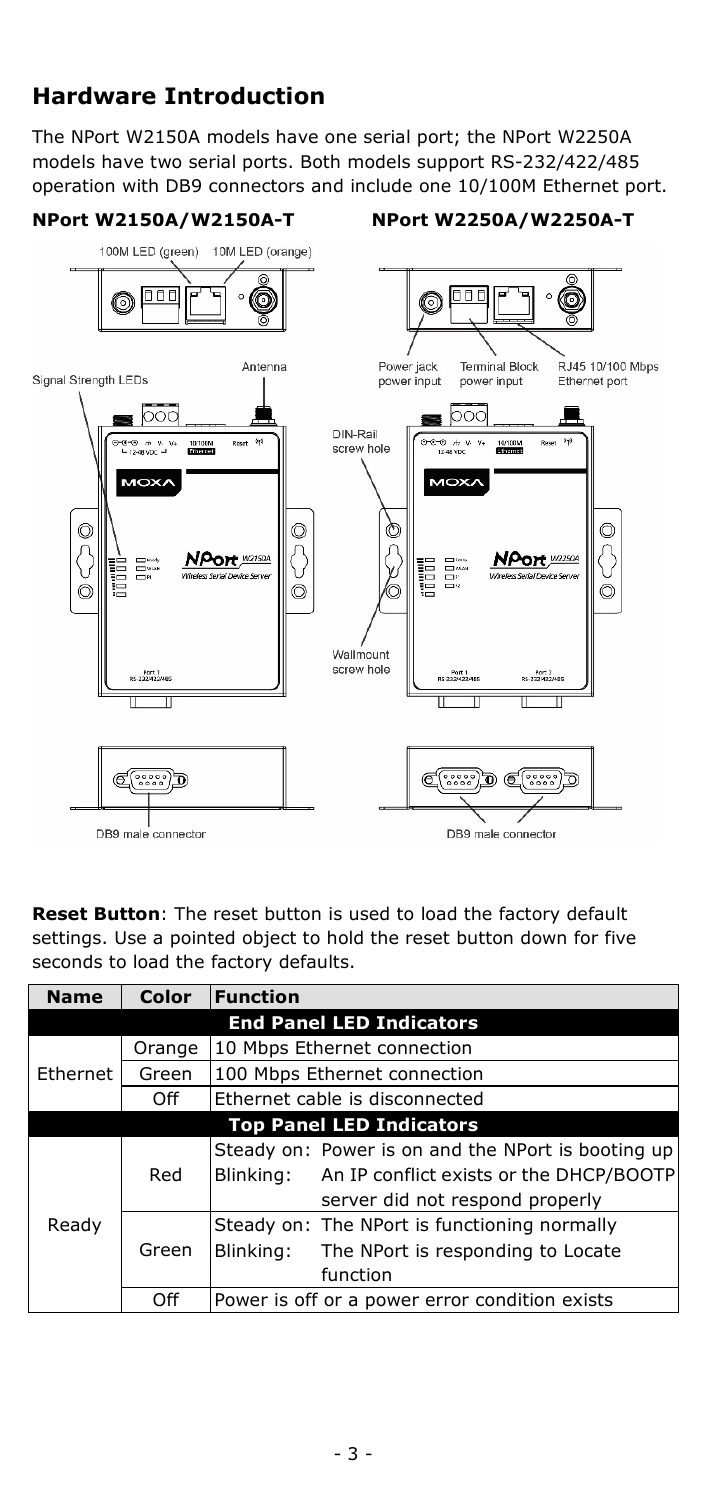| <b>Name</b>          | Color  | <b>Function</b>                               |                                          |  |
|----------------------|--------|-----------------------------------------------|------------------------------------------|--|
| <b>WLAN</b>          | Green  |                                               | Steady on: Wireless enabled              |  |
|                      |        | Blinking:                                     | The NPort can't establish a WLAN         |  |
|                      |        |                                               | connection with AP (Infrastructure) or   |  |
|                      |        |                                               | station (Ad-Hoc)                         |  |
|                      | Off    | Wireless not enabled                          |                                          |  |
| Serial 1<br>Serial 2 | Orange | The serial port is receiving data             |                                          |  |
|                      | Green  | The serial port is transmitting data          |                                          |  |
|                      | Off    | No data is flowing to or from the serial port |                                          |  |
| Signal<br>Strength   | Red    | 1 Red -                                       | The signal strength (RSSI) is lower than |  |
|                      |        |                                               | $-88$ dBm                                |  |
|                      |        | 2 Red -                                       | The signal strength (RSSI) is between    |  |
|                      |        |                                               | - 87 to -79 dBm                          |  |
|                      | Green  | 3 Green -                                     | The signal strength (RSSI) is between    |  |
|                      |        |                                               | -78 to -68 dBm                           |  |
|                      |        | 4 Green -                                     | The signal strength (RSSI) is between    |  |
|                      |        |                                               | -67 to -60 dBm                           |  |
|                      |        | 5 Green -                                     | the signal strength (RSSI) is between    |  |
|                      |        |                                               | -59 to -45 dBm                           |  |

## **Pull-High/Low Resistors and Terminal Resistor for**

## **RS-422/485**



You may need to set the pull-high/low resistors when termination resistors are used in certain RS-422 or RS-485 environments.

| S2(Serial 1)  | DIP <sub>1</sub>      | DIP <sub>2</sub>     | DIP <sub>3</sub>     | DIP <sub>4</sub> |
|---------------|-----------------------|----------------------|----------------------|------------------|
| S3(Serial 2)  | Pull-high<br>Resistor | Pull-low<br>Resistor | Terminal<br>Resistor | Reserved         |
| OΝ            | 1 kΩ                  | 1 k $\Omega$         | $120 \Omega$         |                  |
| OFF (Default) | 150 kΩ                | $150$ kΩ             | N/A                  |                  |

S3 is for the NPort W2250A only.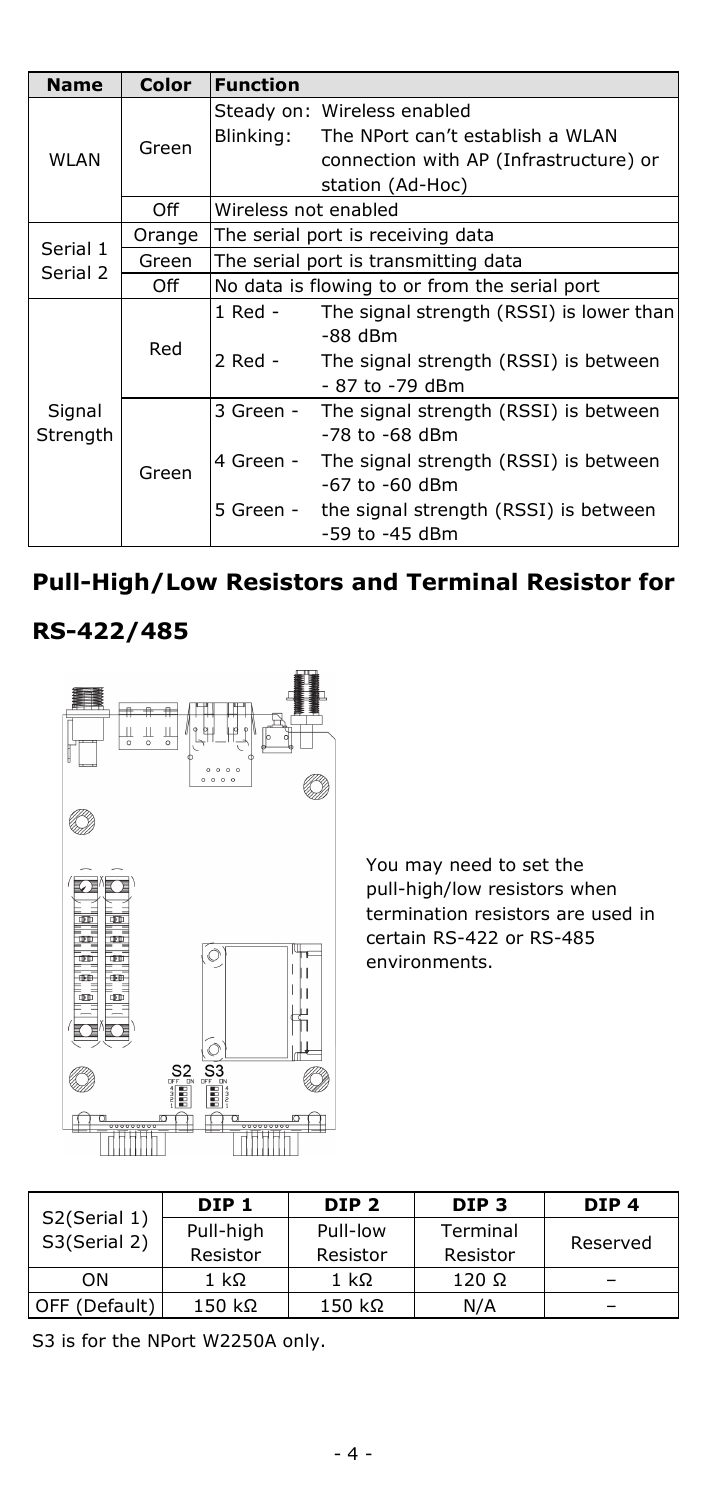**NOTE** Do not use the 1 kΩ setting while in RS-232 mode. Doing so will degrade the RS-232 signals and reduce the effective communication distance.

## **First-Time Hardware Installation**

|         | <b>STEP 1:</b> After removing the NPort W2150A/W2250A from the box, use<br>a crossover Ethernet cable to connect the NPort's RJ45<br>Ethernet port directly to your computer's Ethernet port. |
|---------|-----------------------------------------------------------------------------------------------------------------------------------------------------------------------------------------------|
| STEP 2: | Attach the power adapter to the NPort and then plug the<br>adapter into an electrical outlet.                                                                                                 |
| STEP 3: | Configure the NPort W2150A/W2250A through the Ethernet<br>port. See the next section on how to install software.                                                                              |
|         | <b>NOTE</b> You must connect the Ethernet cable first before powering up<br>vour NPort.                                                                                                       |

**NOTE** The operating temperature of the power adapter in the box is from 0 to 40°C. If your application is out of this range, please use a power adapter supplied by UL Listed External Power Supply (The power output meets SELV and LPS and rated 12 - 48 VDC, minimum current 0.42 A).

## **Software Installation Information**

For the NPort's configuration, the default IP address of the NPort is:

LAN: Static; IP = 192.168.126.254; netmask = 255.255.255.0

WLAN: Static; IP = 192.168.127.254; netmask = 255.255.255.0

If the NPort is configured for DHCP, but the DHCP server cannot be found, then the NPort will use the factory default IP settings.

- **NOTE** If you have forgotten the NPort's IP address, use the Device Search Utility (DSU) from your PC to locate the NPort. After searching the LAN for NPort units, the DSU will display the IP address of each unit.
- **NOTE Ethernet Bridge Disabled (default):** Only one network interface can be actived at a time. If the Ethernet link is active, the WLAN will be inactive. If the WLAN is active, the Ethernet link will be inactive.

**Ethernet Bridge Enabled:** The LAN and WLAN will both be active. Go to the web console, find the network settings page, and set **Ethernet Bridge** to **Enabled**.

You may log in with the account name **admin** and password **moxa** to change any settings to meet your network topology (e.g., IP address) or serial device (e.g., serial parameters). For first-time use, click the Wizard in the left navigation panel. The wizard will prompt you to configure the IP address, SSID, and security mode. For other settings, use the factory defaults or modify the settings for your application.